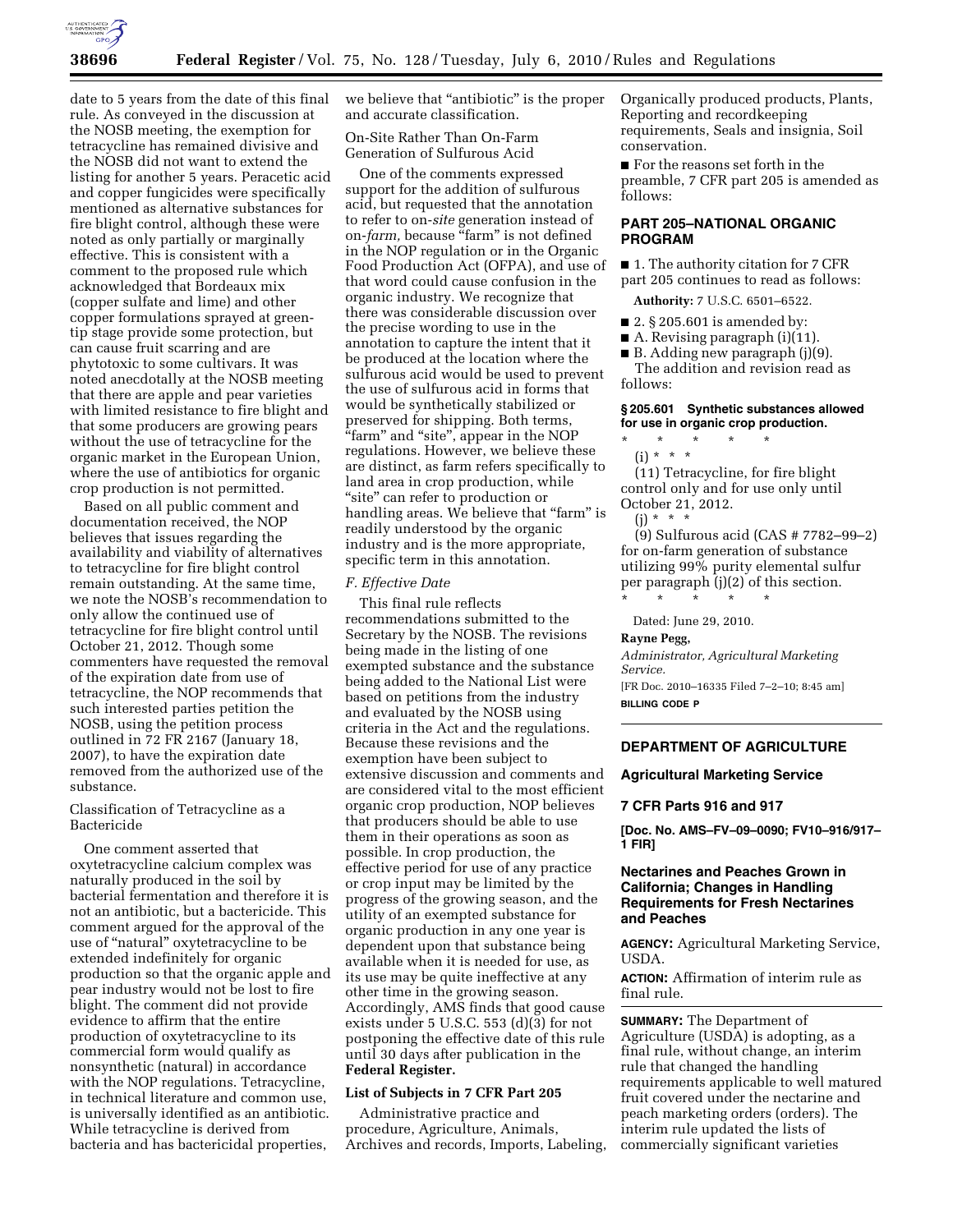subject to size regulations under the orders. The interim rule was necessary to revise the regulations for the current marketing season, which began in April. **DATES:** Effective July 7, 2010.

**FOR FURTHER INFORMATION CONTACT:** Jerry L. Simmons, Marketing Specialist, or Kurt J. Kimmel, Regional Manager, California Marketing Field Office, Marketing Order Administration Branch, Fruit and Vegetable Programs, AMS, USDA; Telephone: (559) 487– 5901, Fax: (559) 487–5906; or E-mail: *Jerry.Simmons@ams.usda.gov* or *Kurt.Kimmel@ams.usda.gov.* 

Small businesses may obtain information on complying with this and other marketing order regulations by viewing a guide at the following Web site: *http://www.ams.usda.gov/ AMSv1.0/ams.fetchTemplate Data.do?template=TemplateN&page= MarketingOrdersSmallBusinessGuide;*  or by contacting Antoinette Carter, Marketing Order Administration Branch, Fruit and Vegetable Programs, AMS, USDA, 1400 Independence Avenue, SW., STOP 0237, Washington, DC 20250–0237; Telephone: (202) 720– 2491, Fax: (202) 720–8938, or E-mail: *Antoinette.Carter@ams.usda.gov.* 

**SUPPLEMENTARY INFORMATION:** This rule is issued under Marketing Order Nos. 916 and 917, both as amended (7 CFR parts 916 and 917), regulating the handling of nectarines and peaches grown in California, respectively, hereinafter referred to as the "orders." The orders are effective under the Agricultural Marketing Agreement Act of 1937, as amended (7 U.S.C. 601–674), hereinafter referred to as the "Act."

The Department of Agriculture (USDA) is issuing this rule in conformance with Executive Order 12866.

The shipping of "well-matured" nectarines and peaches grown in California is regulated by 7 CFR parts 916 and 917, respectively. Among other things, certain varieties of fruit are subject to variety-specific size restrictions. The lists of commerciallysignificant varieties so regulated are updated regularly as the volume of new varieties increases and as older varieties become obsolete. The sizes of varieties not subject to variety-specific regulations are regulated under generic regulations contained in the orders.

In an interim rule published in the **Federal Register** on April 5, 2010, and effective on April 6, 2010, (75 FR 17027, Doc. No AMS–FV–09–0090, FV10–916/ 917–1 IFR), §§ 916.356 and 917.459 were amended by adding ten nectarine varieties and eight peach varieties to the lists of commercially-significant

varieties that are subject to varietyspecific size regulations under the orders. Additionally, twelve nectarine varieties and eleven peach varieties were removed from the variety-specific size regulations.

#### **Final Regulatory Flexibility Analysis**

Pursuant to requirements set forth in the Regulatory Flexibility Act (RFA) (5 U.S.C. 601–612), the Agricultural Marketing Service (AMS) has considered the economic impact of this action on small entities. Accordingly, AMS has prepared this final regulatory flexibility analysis.

The purpose of the RFA is to fit regulatory actions to the scale of business subject to such actions in order that small businesses will not be unduly or disproportionately burdened. Marketing orders issued pursuant to the Act, and rules issued thereunder, are unique in that they are brought about through group action of essentially small entities acting on their own behalf.

### *Industry Information*

There are approximately 101 California nectarine and peach handlers subject to regulation under the orders, and approximately 475 producers of these fruits in California. Small agricultural service firms, which include handlers, are defined by the Small Business Administration (SBA) (13 CFR 121.201) as those whose annual receipts are less than \$7,000,000 and small agricultural producers are defined as those having annual receipts of less than \$750,000. A majority of these handlers and producers may be classified as small entities.

For the 2009 season, the committees' staff estimated that the average handler price received was \$11.50 per container or container equivalent of nectarines or peaches. A handler would have to ship at least 608,696 containers to have annual receipts of \$7,000,000. Given data on shipments maintained by the committees' staff and the average handler price received during the 2009 season, the committees' staff estimates that small handlers represent approximately 50 percent of all the handlers within the industry.

For the 2009 season, the committees' staff estimated the average producer price received was \$6.50 per container or container equivalent for nectarines and peaches. A producer would have to produce at least 115,385 containers of nectarines and peaches to have annual receipts of \$750,000. Given data maintained by the committees' staff and the average producer price received during the 2009 season, the committees' staff estimates that more than 80 percent of the producers within the industry would be considered small producers.

Under authority provided in §§ 916.52 and 917.41 of the orders, grade, size, maturity, pack, and container marking requirements are established for fresh shipments of California nectarines and peaches, respectively. Such requirements are in effect on a continuing basis.

Sections 916.356 and 917.459 of the orders' rules and regulations establish minimum sizes for various varieties of nectarines and peaches. This rule continues in effect the action that adjusted the minimum fruit sizes authorized for certain varieties of each commodity for the 2010 season. Minimum size regulations are put in place to encourage producers to leave fruit on the trees for a longer period of time, increasing both maturity and fruit size. Increased fruit size increases the number of packed containers per acre and, coupled with heightened maturity levels, also provides greater consumer satisfaction, which in turn fosters repeat purchases that benefit producers and handlers alike.

Annual adjustments to minimum sizes of nectarines and peaches, such as these, are recommended by the committees based upon historical data, producer and handler information regarding sizes attained by different varieties, and trends in consumer purchases.

An alternative to such action would include not establishing minimum size regulations for these new varieties. Such an action, however, would be a significant departure from the committees' past practices and represent a significant change in the regulations as they currently exist. For these reasons, this alternative was not recommended.

The committees make recommendations regarding the revisions in handling requirements after considering all available information, including comments received by committee staff. At the meetings, the impact of and alternatives to these recommendations are deliberated. The committees consist of individual producers and handlers with many years of experience in the industry and are familiar with industry practices and trends. All committee meetings are open to the public and comments are widely solicited. In addition, minutes of all meetings are distributed to committee members and others who have requested them, and are also available on the committees' Web site, thereby increasing the availability of this critical information within the industry.